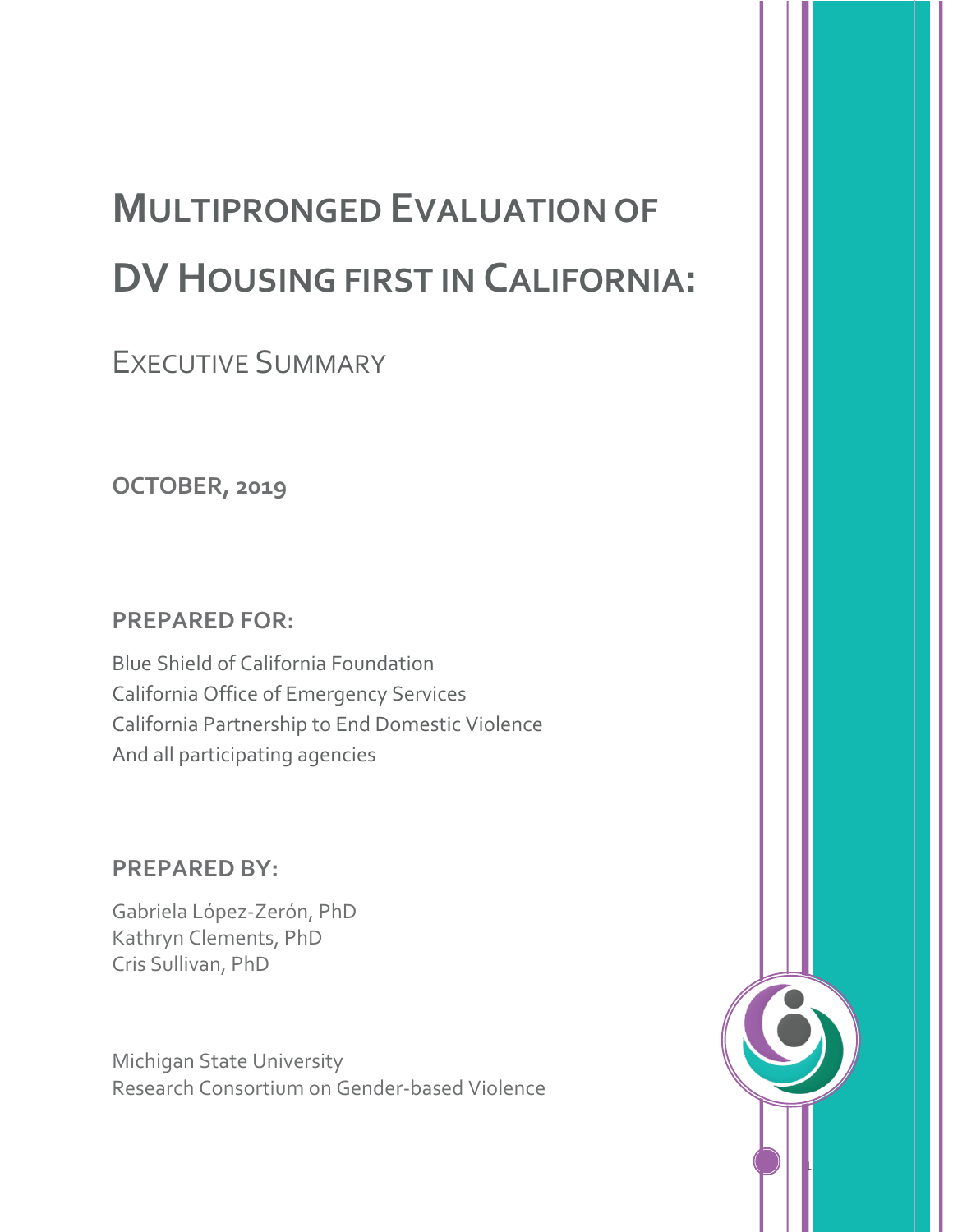### **BACKGROUND**

The Domestic Violence Housing First model is an innovative approach to supporting the housing and financial stability of domestic violence survivors and their families. It focuses on helping survivors obtain safe and stable housing as quickly as possible through the use of flexible financial assistance, survivor-driven advocacy, and community engagement. This model aims to meet survivors' individual and unique needs to attain housing stability and safety. Early evidence for the DV Housing First model suggests that this brief but intensive intervention may prevent homelessness and further abuse and interrupt a negative trajectory for survivors and their children.

The DV Housing First model encompasses three main pillars to help promote housing stability, well-being, and safety for survivors and their families, which are **(1)** Survivor-driven, trauma-informed, mobile advocacy **(2)** Flexible financial assistance; and **(3)** Community engagement (Sullivan & Olsen, 2016). Advocates meet survivors' diverse needs through flexible, individualized, and survivor-centered services.



#### *Survivor-driven, trauma-informed, mobile advocacy*

Advocates focus on addressing the needs identified by survivors rather than on predetermined needs promoted by agencies. Advocates are mobile and are trained in traumainformed practice.

#### *Flexible funding assistance*



Many survivors need not only safe and stable housing, but also temporary financial assistance. They may need assistance with issues directly related to housing or funds that are crucial to housing stability, safety, or well-being. Funds are targeted to support survivors so they can rebuild their lives.



#### *Community engagement*

Advocates proactively and creatively engage with housing providers, other service providers, and key community members in order to promote a positive and supportive community response to survivors.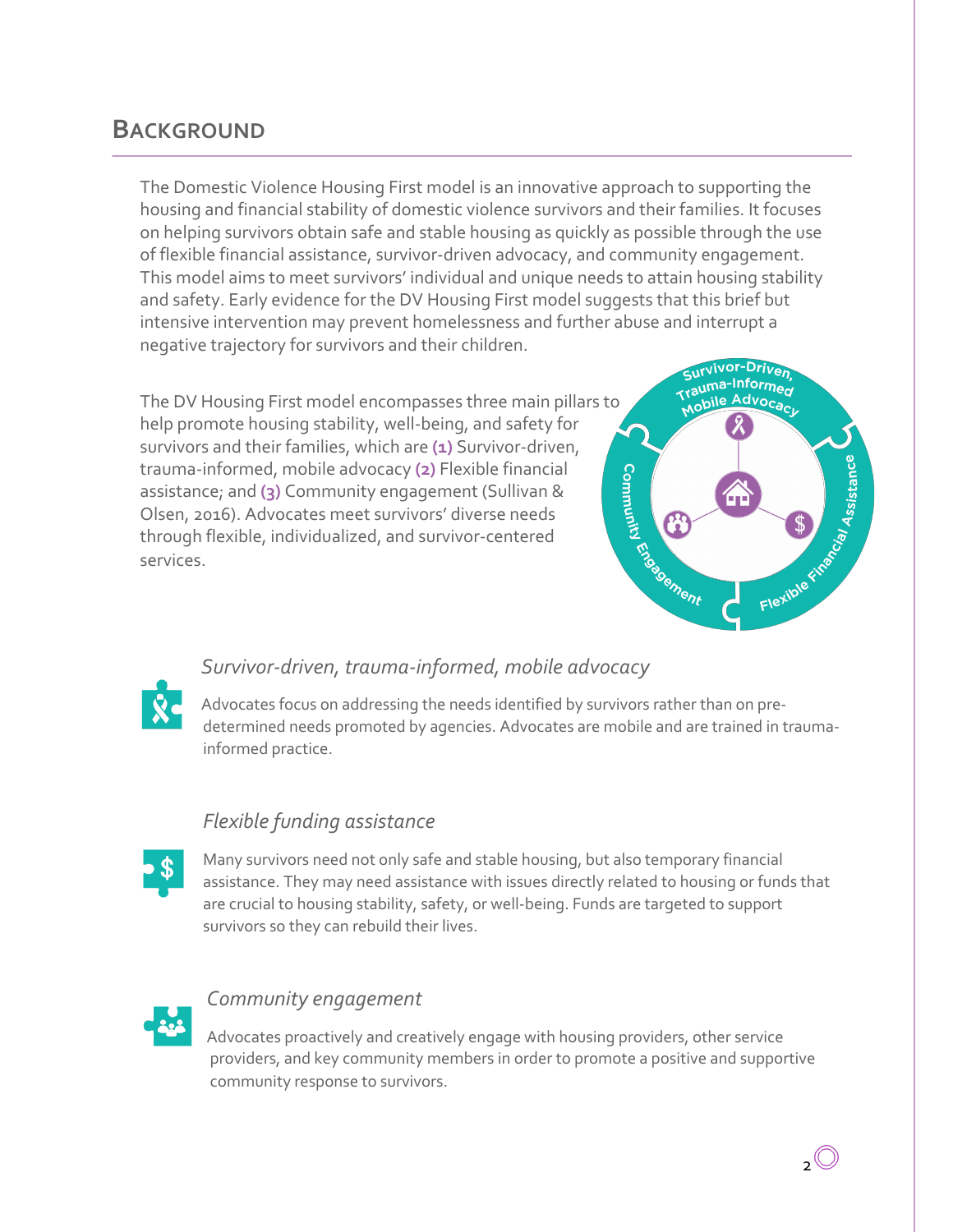## **OVERVIEW OF THE MULTIPRONGED EVALUATION PROCESS**

By 2017, the Victim Services and Public Safety Branch of the California Governor's Office for Emergency Services (Cal OES) had funded a total of 33 non-profit agencies across the state to implement the DV Housing First model. California is also the first state to dedicate federal Victims of Crime Act (VOCA)funds toward DV Housing First. While interest in using VOCA dollars for this model is increasing nationwide, empirical support for their use is sorely needed.

Building on Washington State Coalition Against Domestic Violence's (WSCADV) early evaluation evidence as well as preliminary evidence from a recent process evaluation of the DV Housing First model in California, the evaluation team conducted a multipronged evaluation that included:

- **I.** A **statewide evaluation** that tracked the implementation of DV Housing First flexible funding for 19 of the 33 agencies implementing the program.
- **II.** An **in-depth longitudinal evaluation** of Rainbow Services, a Los Angeles-based organization implementing the DV Housing First model.
- **III.** An examination of the **community engagement** pillar of the DV Housing First model.
- **IV.** A **review of NEWS**, a domestic violence agency serving as an exemplar of the implementation of the three DV Housing First pillars.

Each prong of the evaluation revealed specific processes and outcomes that emerged as critical to the model's implementation. The figure below highlights these processes and outcomes.

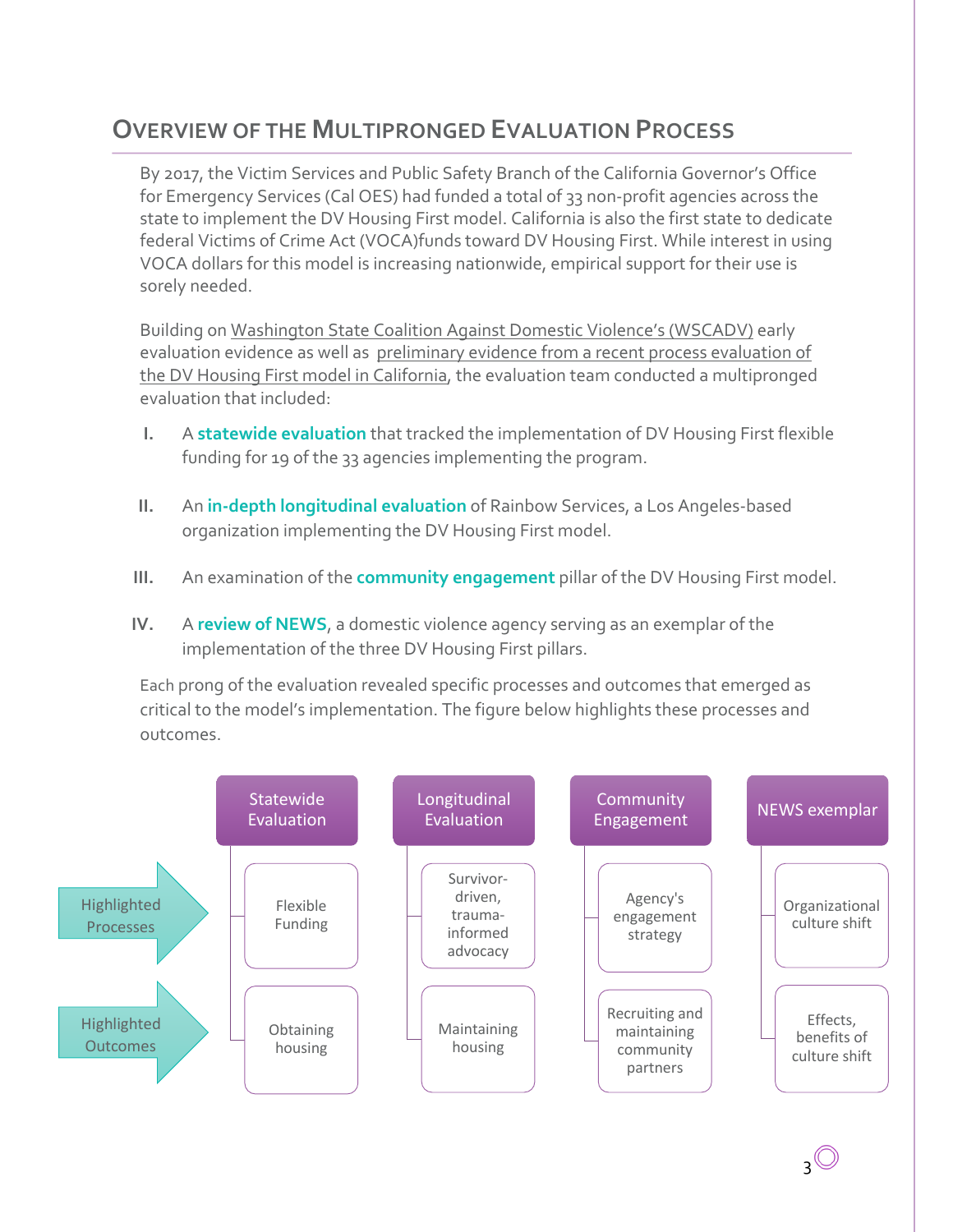## **KEY FINDINGS OF THE MULTIPRONGED EVALUATION**

Each evaluation prong revealed specific insights about the way the DV Housing First model is being implemented in California, elaborated on in the remainder of the report. The following are a few key findings highlighted from each evaluation prong.



## *Statewide Evaluation*

The statewide evaluation highlighted the importance of addressing the diverse financial needs for survivors to help them obtain safe, stable housing. Nineteen agencies tracked **\$3,002,355.48** in flexible funds distributed to **925 survivors** over the course of 21 months. A total of **4,010 payments** were made to support survivors' unique needs. Although rental assistance is a critical way of supporting survivors' housing stability, agencies dedicated only 62% of the total funding toward rental assistance, using the rest of the funding on a wide range of expenses, including employment assistance, furniture, and transportation. As a result of receiving flexible funds, 425 families stayed in their own homes and 367 survivors obtained new housing, while the rest were still looking for safe and stable housing at the end of the evaluation period. Overall, **540 survivors (58%) were able to use the flexible financial assistance to prevent homelessness**.

In addition to tracking the use of flexible funds, agencies distributed **273 identical client feedback surveys** that were sent directly and anonymously to the evaluation team. Surveys were completed in English (59%), Spanish (29%), and Korean (12%). Clients reported that their advocate was **very focused on their strengths** (95%), **flexible about meeting location** (92%), and helped them **meet their housing goals** (90%). These surveys support the implementation of the core pillars of the DV Housing First model statewide.



#### *Longitudinal Evaluation*

Rainbow Services, located in the greater Los Angeles area, is dedicated to providing trauma-informed, client-centered services to survivors of domestic violence. **36 survivors** receiving services from Rainbow Services participated in **four interviews across nine months**. At the time of the first interview, all survivors were housed and had been working with a housing advocate for at least six months.

Follow-up interviews highlighted the advocacy skills and activities that helped survivors maintain safe, stable housing with flexible funds. Survivors' ability to use funds to prioritize housing stability gave them a new **sense of pride and dignity**. Services were **uniquely tailored** such that regardless of degree of need or unique circumstances, everyone reported their needs were met, and advocates helped restore a sense of dignity through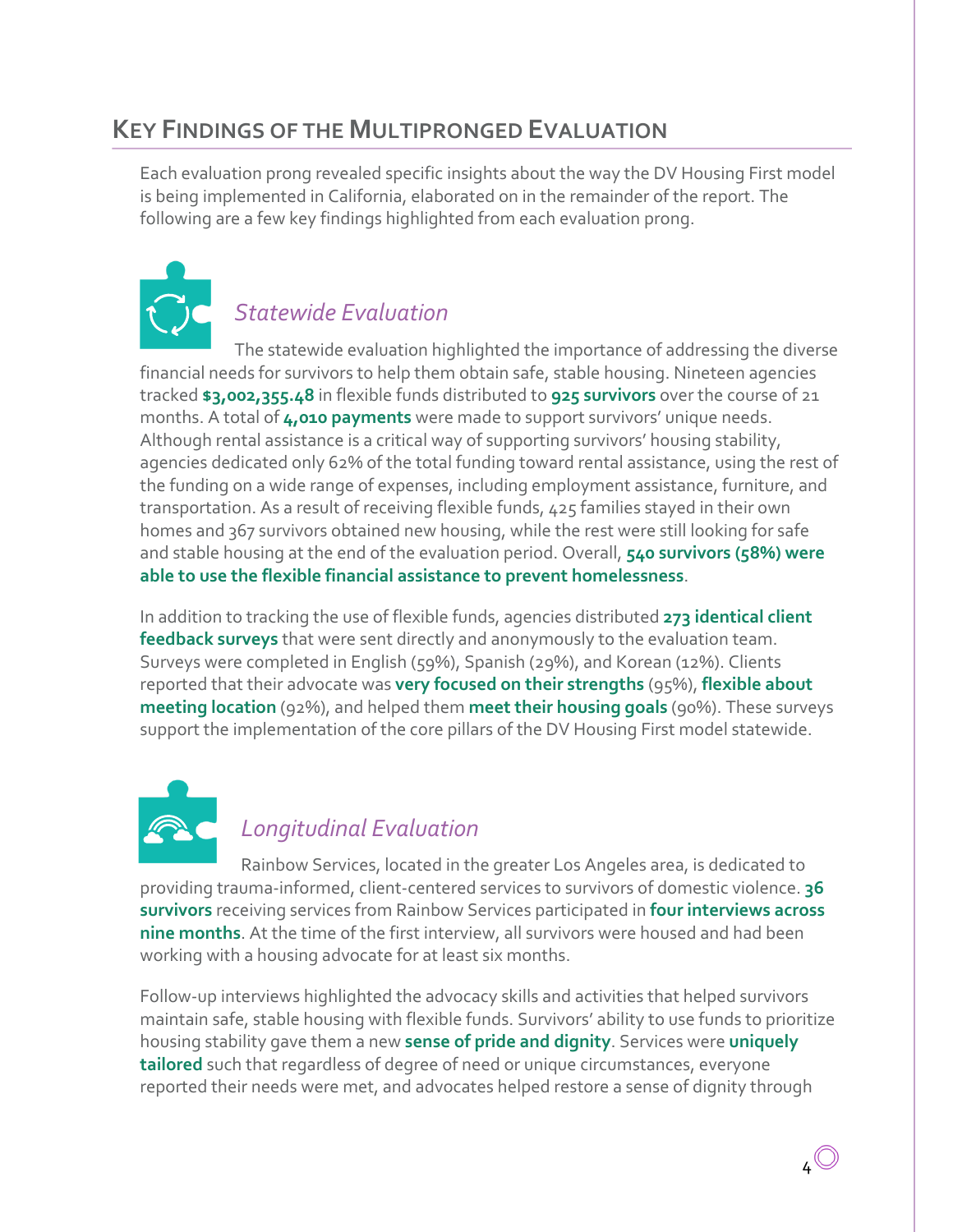their **survivor-driven, trauma-informed interpersonal interactions**. The social support provided through **mutually supportive relationships** emerged as especially important for survivors' healing journey after obtaining safe housing.



## *Community Engagement Pillar*

In-depth interviews were conducted with **five community partners** working with Rainbow Services, including two private landlords, two property managers, and one auto repair shop owner, as well as two Rainbow Services housing team members.

Community partners were invested in promoting a sense of community by supporting survivors. With new partners, Rainbow's housing team allows genuine trust to develop organically with **creative and proactive** approaches. Further, Rainbow's housing team maintains relationships by adapting to partner feedback, engaging them personally, and offering gestures of appreciation. Community partners advised other similar agencies to consider an **advisory role for landlords** and highlight the **positive impact of the agencies' work on survivors and communities**.



## *NEWS Exemplar*

NEWS, an agency providing services for domestic and sexual abuse survivors in the Napa Valley area, was highlighted for its **exemplary implementation** of the DV Housing First model. A landlord, a property manager, the housing team, program director, executive director, and five survivors were interviewed to understand the **organizational processes** involved in their successful implementation of the model.

NEWS' promotes a consideration of **survivors' overall wellbeing and wholeness** and each advocate works with a relatively small number of families to ensure they provide the services survivors' need to see long-term improvements in their lives.